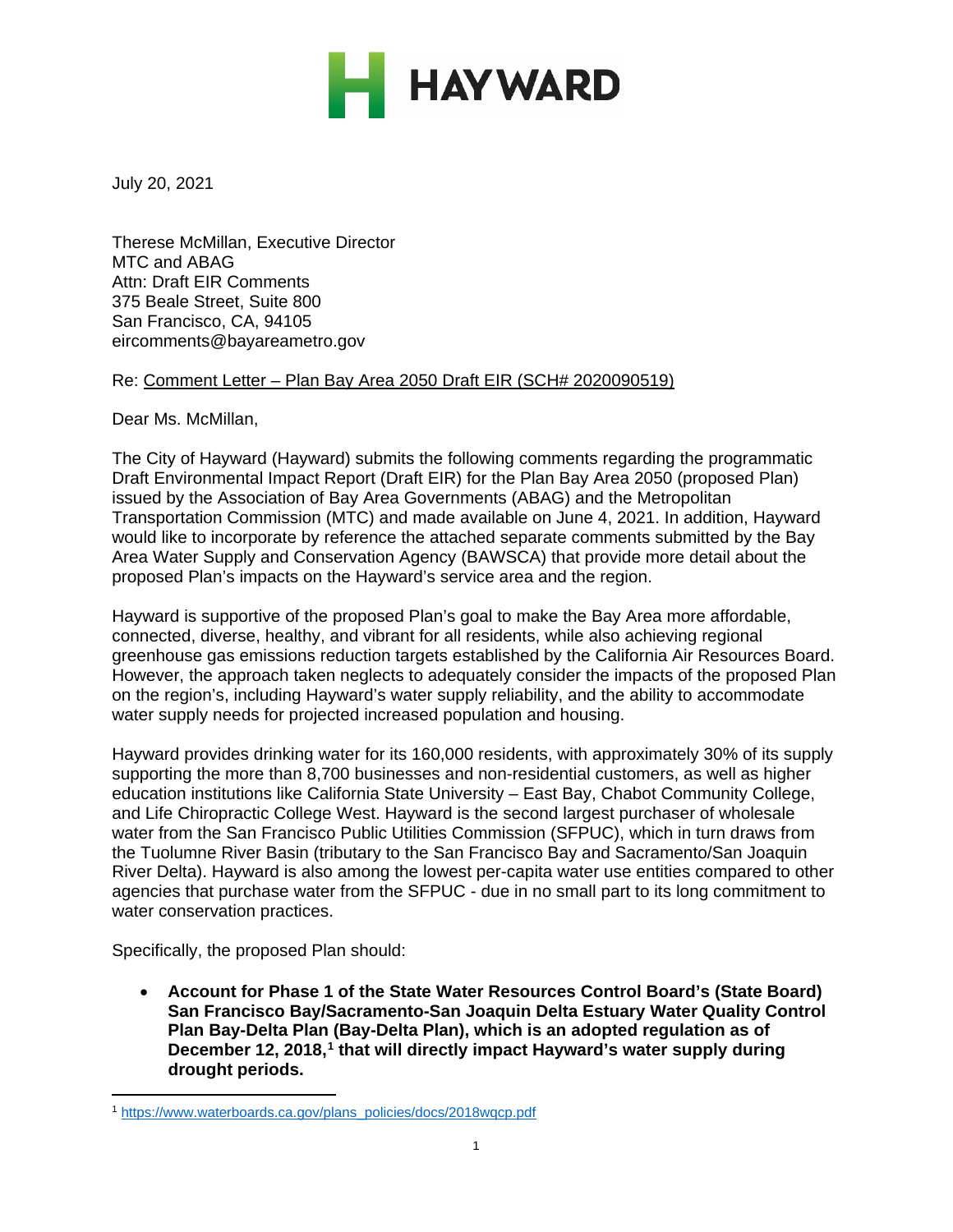The Bay-Delta Plan requires the release of 30-50% of the "unimpaired flow" on the three tributaries to the San Joaquin River from February through June, which will significantly impact water supply availability from the Tuolumne River and the SFPUC's Regional Water System (RWS), Hayward's primary source of water supply. The Draft EIR does not account for the adopted Bay-Delta Plan, the resulting impacts, adequacy of existing water supplies to accommodate planned growth, and to meet Hayward's customer needs during single- and multiple-dry years. As indicated on page 8-6 of the SFPUC's 2020 Urban Water Management Plan (UWMP), analysis by the SFPUC, which operates the RWS, indicates that during single-dry years, there would be system-wide shortages between 30% and 40%, and during multiple dry years, there would be shortages ranging from 30% to 49%.[2](#page-1-0)

• **Account for the re-licensing requirements for the Don Pedro Reservoir on the Tuolumne River by the Federal Energy Regulatory Commission (FERC) (FERC Project Nos. 2299 and 14581) and associated Clean Water Act section 401 Water Quality Certification (WQC).**

The re-licensing of the Don Pedro Reservoir by FERC may require additional water to be released from the reservoir for the preservation of aquatic species in the lower Tuolumne River, potentially affecting the dry-year water supply yield of the RWS by reducing the balance of water stored in the water bank at Don Pedro Reservoir. The Final Environmental Impact Statement for the Don Pedro project was released by FERC on July 7, 2020 (FERC/EIS-0293F, July 2020).<sup>3</sup> On January 15, 2021, the State Board released the WQC for the Don Pedro project, which includes the 40% unimpaired flow objective from the Bay-Delta Plan amendment, as well as additional conditions that, if incorporated into FERC licenses would severely impact RWS water supplies.[4](#page-1-2) In the City and County of San Francisco's petition for reconsideration of the WQC dated February 16, 2021, data presented denotes that if the WQC were to be enacted, required rationing during single-year and extended periods of drought would range between 75% and 90% under present and future demand levels.[5](#page-1-3) These related FERC regulatory requirements will significantly reduce water supply availability during drought periods from the RWS, Hayward's source of water supply. The Draft EIR does not account for these impacts and the adequacy, or inadequacy of existing water supplies to accommodate planned growth, and to meet Hayward's customer needs during singleand multiple-dry years.

#### • **Evaluate, as part of the impact analysis, how Hayward, as well as other BAWSCA member agencies, will respond to the water supply shortages.**

Impacts resulting from implementation of the Bay-Delta Plan, Don Pedro FERC relicensing, WQC (e.g., increased groundwater pumping, increased use of local surface water, tree deaths, displaced growth to areas with available water, etc.) and subsequent environmental impacts should be analyzed.

<span id="page-1-0"></span><sup>&</sup>lt;sup>2</sup> SFPUC Adopted 2020 UWMP: https://www.sfpuc.org/sites/default/files/programs/local-water/SFPUC\_2020\_UWMP [2020\\_%20FINAL.pdf](https://www.sfpuc.org/sites/default/files/programs/local-water/SFPUC_2020_UWMP2020_%20FINAL.pdf)

<span id="page-1-1"></span><sup>3</sup> <https://elibrary.ferc.gov/eLibrary/idmws/common/OpenNat.asp?fileID=15576184>

<span id="page-1-2"></span><sup>&</sup>lt;sup>4</sup> [https://www.waterboards.ca.gov/docs/dplg\\_fwqc\\_complete\\_20210105.pdf](https://www.waterboards.ca.gov/docs/dplg_fwqc_complete_20210105.pdf)

<span id="page-1-3"></span><sup>5</sup> City and County of San Francisco's Petition for Reconsideration of 401 Water Quality Certification, submitted to the State Water Resources Control Board on February 16, 2021.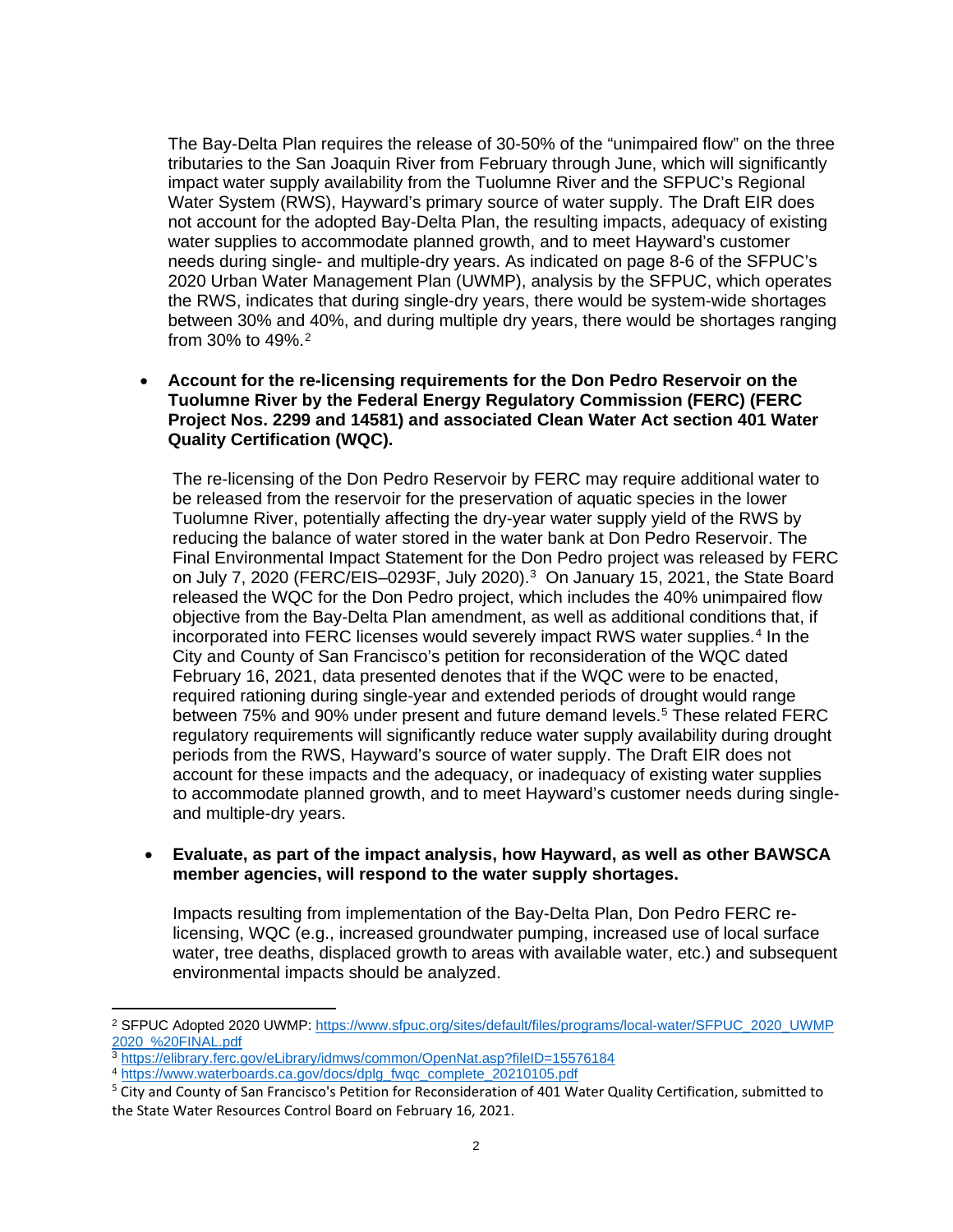• **Reconsider the effectiveness of mitigation measures PUF-1 and PUF-2 to account for the drastic water supply impacts resulting from the regulatory requirements of the Bay-Delta Plan, Don Pedro FERC re-licensing, and WQC.**

The State Board intends to implement the Bay-Delta Plan in 2022. However, it is estimated that new (alternative) water supplies may take as long as 20 plus years to be developed and operational, which will not be in time to address the water supply impacts resulting from the Bay-Delta Plan, Don Pedro FERC re-licensing, and WQC.

• **Be updated to include the current information detailed in Hayward's 2020 UWMP in the proposed Plan's water supply analysis.**

This update should also reflect information regarding the adequacy of existing water supplies to accommodate planned growth and to meet Hayward's customer needs during single- and multiple-dry years as detailed in the 2020 UWMP (Public hearing and adoption hearing scheduled for 7/20/21). The Draft EIR uses outdated information from Hayward's 2015 UWMP. Hayward's adopted 2020 UWMP can be found at <https://www.hayward-ca.gov/documents/urban-water-management-plan>

As detailed in Hayward's 2020 UWMP, note the following:

- As a wholesale customer of the SFPUC that purchases 100% of its potable water supply from the RWS, water supply available to Hayward under the adopted Bay-Delta Plan could be reduced between 40%-50% in the event of a multi-year drought.
- This significant cut to water supply would force Hayward to take a number of significant actions including, but not limited to, a moratorium on new connections; limiting water allocations to public health and safety needs; and prohibition on landscape irrigation.
- Hayward currently provides water to its 160,000 residents, with its supply supporting a diverse businesses and non-residential customer base, as well as a number of higher education institutions. Potential consequences of the proposed Plan include health and safety concerns due to lack of potable supplies, major job losses during times of drought, slower economic growth, and delayed community development in Hayward's service area due to the lack of a reliable water supply.

Hayward requests that the proposed Plan evaluate and incorporate these impacts included in this letter, as well as those articulated in BAWSCA's comment letter incorporated here by reference. In addition, Hayward requests that the draft EIR be revised to address these significant concerns and be recirculated.

Sincerely,

Alex Ameri Director of Public Works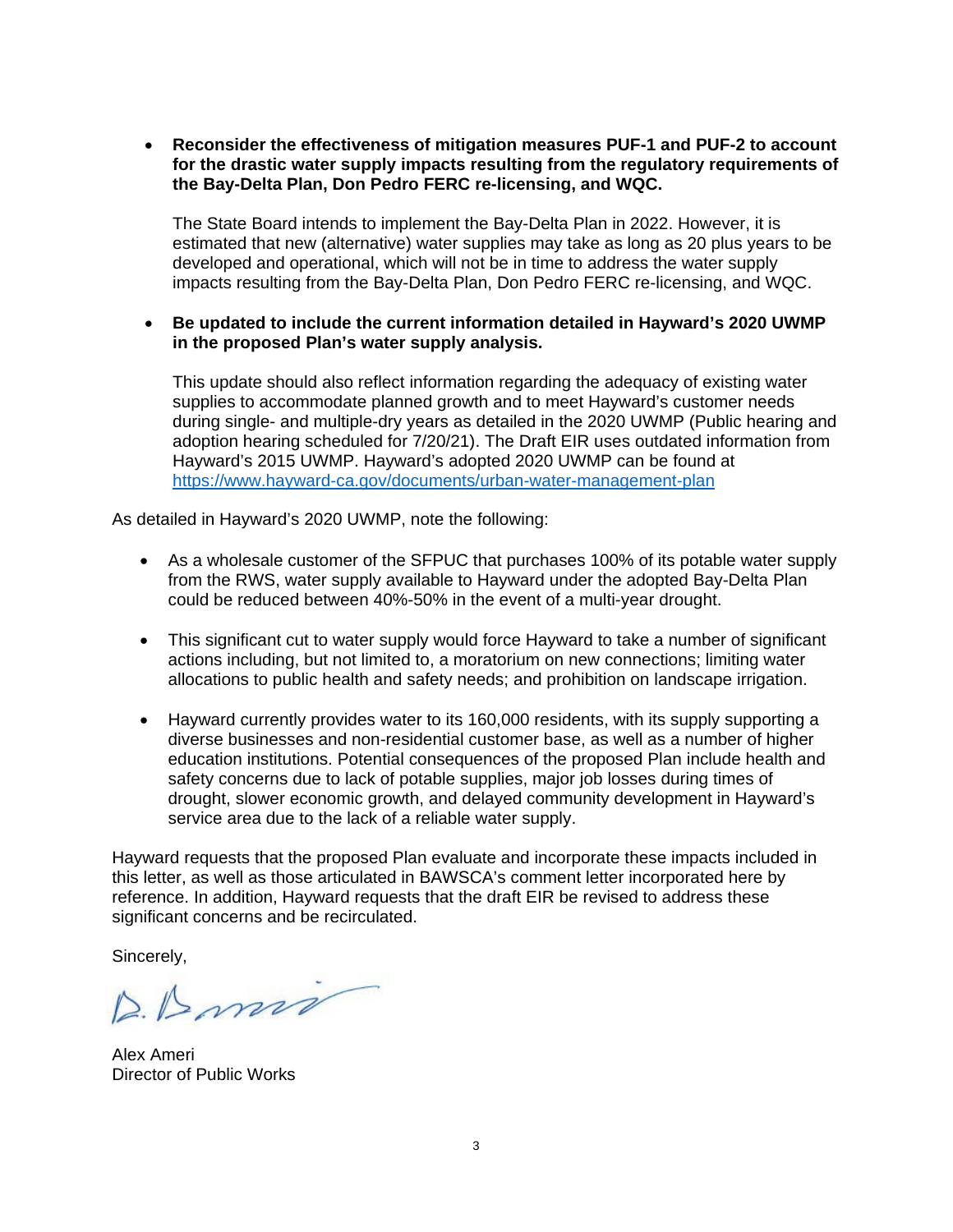- Attachment BAWSCA Comment Letter Plan 2050 Draft Environmental Impact Report, July 20, 2021
- cc: Hayward City Council Kelly McAdoo, Hayward City Manager Al Mendall, Hayward Planning Commissioner Nicole Sandkulla, Chief Executive Officer and General Manager, BAWSCA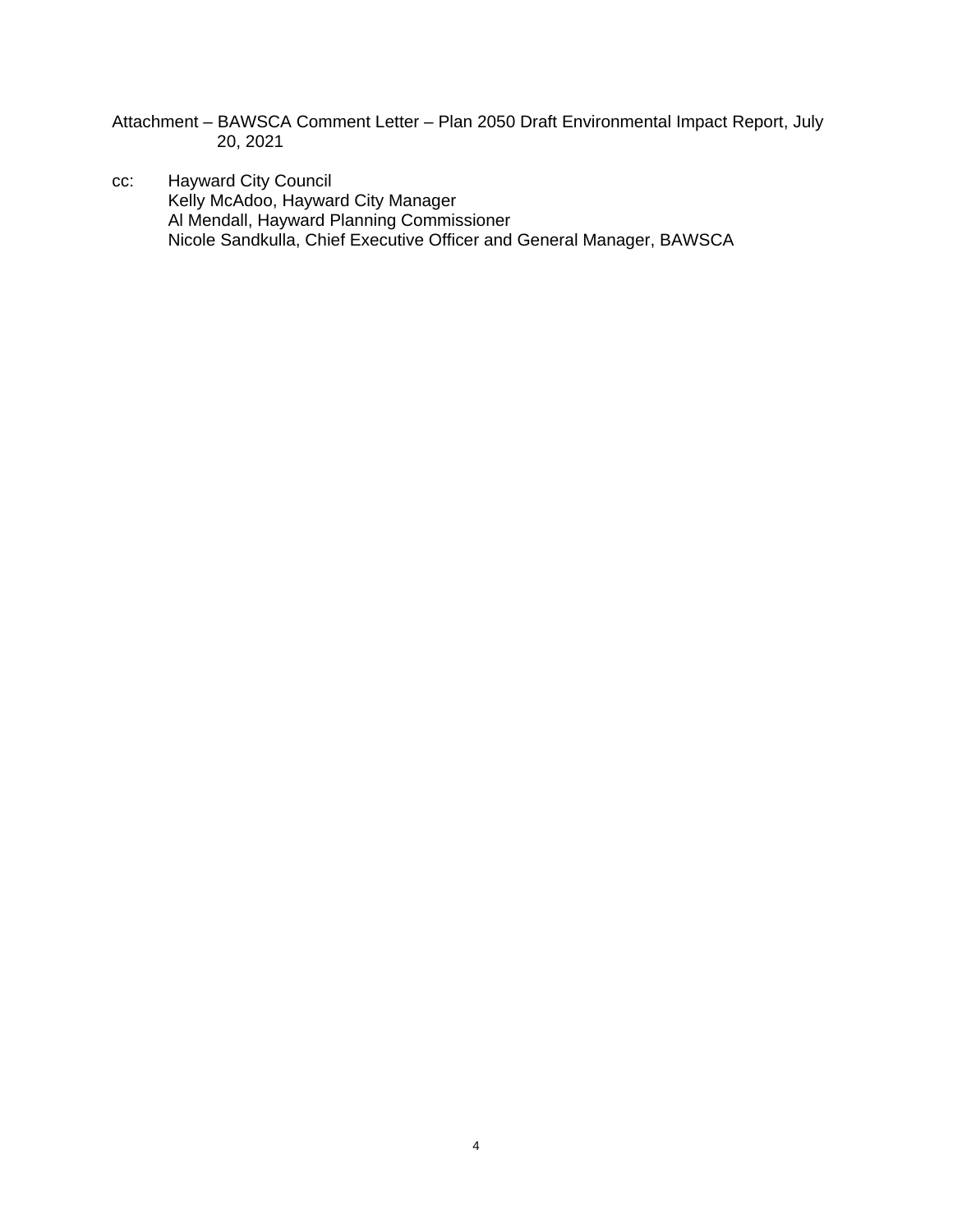

July 19, 2021

VIA EMAIL

Therese McMillan, Executive Director MTC and ABAG Attn: Draft EIR Comments 375 Beale Street, Suite 800 San Francisco, CA, 94105 Email: eircomments@bayareametro.gov

## **Subject: BAWSCA Comment Letter – Plan 2050 Draft Environmental Impact Report**

Dear Ms. McMillan,

The Bay Area Water Supply and Conservation Agency ("BAWSCA") submits the following comments regarding the programmatic Draft Environmental Impact Report ("Draft EIR") for Plan Bay Area 2050 ("proposed Plan") issued by the Association of Bay Area Governments ("ABAG") and the Metropolitan Transportation Commission ("MTC") and made available on June 4, 2021. BAWSCA was formed in 2003 via legislative action (AB 2058) to represent the water interests of 26 member agencies in Alameda, Santa Clara, and San Mateo Counties that purchase water from the San Francisco Public Utilities Commission ("SFPUC"). The San Francisco Regional Water System ("RWS") supplies roughly two-thirds of the water required by the BAWSCA member agencies.

## **Based on the significant findings highlighted in this letter, BAWSCA requests that ABAG and the MTC make the required changes and recirculate the Draft EIR.**

Eighty five percent of the RWS water supplies come from the Tuolumne River, including supplies from Hetch Hetchy Reservoir and a water bank at Don Pedro Reservoir. The Hetch Hetchy Reservoir water feeds into an aqueduct system delivering water 167 miles by gravity to Bay Area reservoirs and, ultimately, to Bay Area customers. Approximately two-thirds of SFPUC's total water deliveries are made to BAWSCA agencies - meaning BAWSCA agencies are the primary recipient of water from the RWS.

## **1. The Draft EIR Is Inadequate Because It Fails To Account For And Analyze The State Water Resources Control Board's (SWRCB) San Francisco Bay/Sacramento-San Joaquin Delta Estuary Water Quality Control Plan (Bay-Delta Plan)**

Discussion and analysis of the impacts of the Bay-Delta Plan in the Draft EIR are insufficient. The Bay-Delta Plan was adopted by the SWRCB in December of 2018.<sup>1</sup> As written, the Bay-

155 Bovet Road, Suite 650, ⚫ San Mateo, CA 94402 ⚫ *ph* 650 349 3000 ⚫ *fx* 650 349 8395 ⚫ www.bawsca.org

<sup>1</sup> [https://www.waterboards.ca.gov/plans\\_policies/docs/2018wqcp.pdf](https://www.waterboards.ca.gov/plans_policies/docs/2018wqcp.pdf)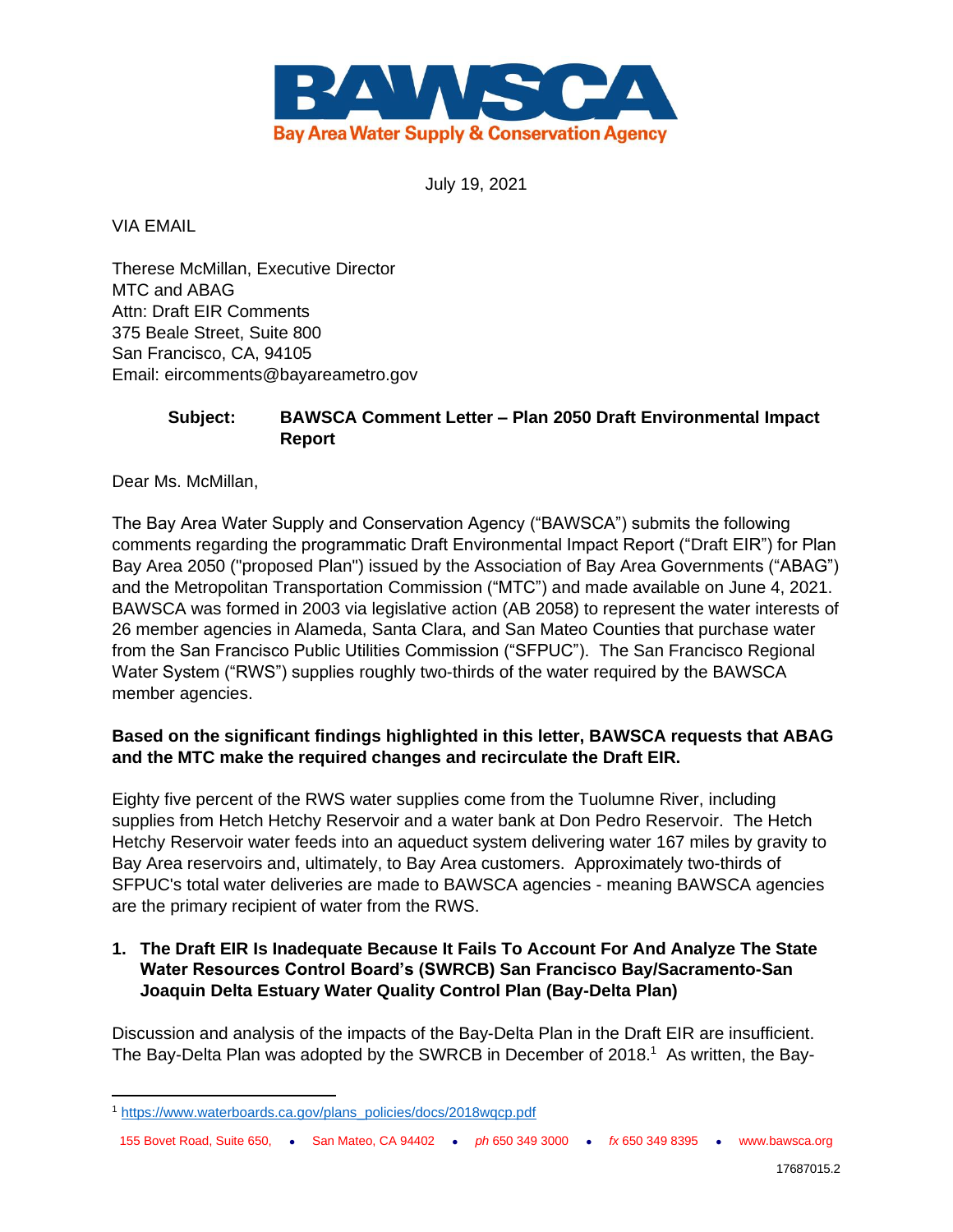Delta Plan will significantly reduce water supply reliability to the RWS and for BAWSCA Member Agencies, particularly during times of drought. The Draft EIR fails to assess the water supply shortfalls and significant environmental impacts from the proposed Plan that would result if the SFPUC were compelled to drastically reduce water deliveries throughout the RWS service territory in response to the adopted Bay-Delta Plan. This critical omission constitutes an abuse of discretion because the Draft EIR fails to proffer any justification for why these impacts are not significant under CEQA, and, in fact fails to present any analysis whatsoever regarding such impacts. (Pub. Res. Code, §§ 21168.5, 21100(b)(1).) There is a total disconnect between the proposed Plan's anticipated growth in population, jobs, and housing and the RWS' ability to accommodate the planned growth given the significant water supply reductions resulting from the Bay-Delta Plan. A more comprehensive description is necessary as well as an analysis of the impacts from implementation of the Bay-Delta Plan.

## **1.1. Section 3.10.2 And 3.14.2 Are Incomplete Because They Do Not Include The Bay-Delta Plan In The Regulatory Setting**

Sections 3.10.2 and 3.14.2 of the Draft EIR provide the Regulatory Setting for the Hydrology and Water Quality (3.10) and Public Utilities and Facilities (3.14) impacts analysis. Neither section includes a description or an analysis of the impacts from implementation of the Bay-Delta Plan. BAWSCA requests that ABAG and the MTC revisit these sections to include a description of the Bay-Delta Plan in the respective Regulatory Setting sections. The description of the Bay-Delta Plan should include objectives, flow requirements, regulatory authority, and the timeline for implementation. BAWSCA offers the following language for consideration.

*In December 2018, the State Water Resources Control Board ("SWRCB") adopted amendments to the Water Quality Control Plan for the San Francisco Bay/Sacramento-San Joaquin Delta Estuary (Bay-Delta Plan Amendment) to establish water quality objectives to maintain the health of the Bay-Delta ecosystem. The SWRCB is required by law to regularly review this plan. The adopted Bay-Delta Plan Amendment was developed with the stated goal of increasing salmonid populations in three San Joaquin River tributaries (the Stanislaus, Merced, and Tuolumne Rivers) and the Bay-Delta. The Bay-Delta Plan Amendment requires the release of 30-50% of the "unimpaired flow" on the three tributaries from February through June in every year type.*

The Bay-Delta Plan states the February through June flow objectives will be fully implemented by the year 2022. (Bay-Delta Plan at p. 24.)

#### **1.2. The Water Supply Analysis In Section 3.14 Is Inadequate Because It Fails To Consider The Impacts Ff The Bay-Delta Plan**

Section 3.14: Public Utilities and Facilities fails to consider how implementation of the Bay-Delta Plan will impact water supplies. As stated above, the Bay-Delta Plan has been adopted and requires unimpaired flows between 30% and 50% (starting at 40%) on the Tuolumne River, the primary water supply source for the SFPUC and BAWSCA member agencies, and commits the SWRCB to fully implement the flow objectives by 2022. Therefore, ABAG and the MTC must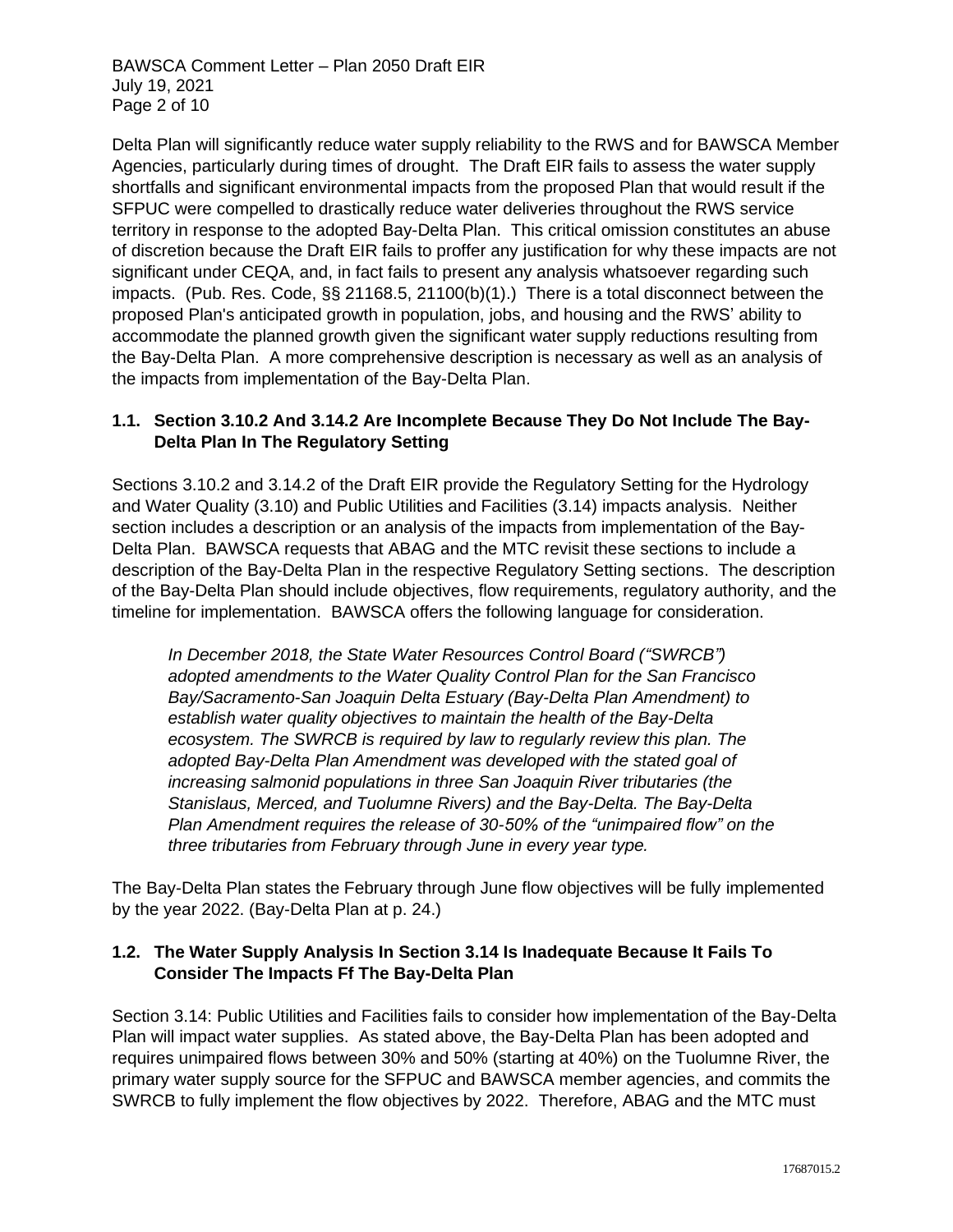analyze the impacts of the Bay-Delta Plan on water supply reliability and the ability of water agencies to meet future water demands from increased population, housing, and jobs.

As described in Section 2 of the proposed Plan, "Project Description," the regional growth forecast for the Bay Area projects that by 2050, the region will support an additional 2.7 million residents and 1.4 million jobs, resulting in 1.4 million new households. The Draft EIR identifies areas where: 1) there is an existing forecasted shortage in long-term supplies that would need to be met by imported water or additional water conservation, reuse, and recycling; or 2) where the proposed Plan projects population or jobs beyond what is assumed in current Urban Water Management Plans (UWMPs) and could result in a potential shortage. (Draft EIR at p. 3.14-  $36.<sup>2</sup>$  However, this does not include the impacts and water shortages from the Bay-Delta Plan. The Draft EIR fails entirely to account for how the water shortages anticipated from the Bay-Delta Plan will accommodate the proposed Plan's anticipated increased population and housing, or the resulting impacts from insufficient water supplies. As part of the CEQA Guidelines' provisions governing the environmental setting, the Guidelines require an EIR to discuss any inconsistencies between the proposed project and applicable general plans, specific plans, and regional plans, including applicable water quality control plans like the Bay-Delta Plan. (CEQA Guidelines, §15125(d).)

In *Vineyard Area Citizens for Responsible Growth v City of Rancho Cordova* (2007) 40 Cal.4th 412, the Supreme Court identified specific requirements for an adequate analysis of water supply issues in an EIR. The Court explained that future water supplies identified and analyzed in an EIR must be reasonably likely to prove available. Speculative sources and unrealistic allocations do not provide an adequate basis for decision making. When a full analysis of future water supplies for a project leaves some uncertainty regarding the availability of future supplies, the EIR must discuss possible replacement or alternative supply sources, and the environmental effects of resorting to those alternative supply sources. Informational purposes are not satisfied by an EIR that simply ignores or assumes a solution to the problem of supplying water. The future water supplies identified and analyzed must bear a likelihood of actually proving to be available; speculative sources and unrealistic allocations are insufficient bases for decision making under CEQA. Finally, where, despite a full discussion, it is impossible to confidently determine that anticipated future water sources will be available, CEQA requires some discussion of possible replacement sources or alternatives to use of the anticipated water, and of the environmental consequences of those contingencies. (*Id*. at 432.)

Further, an EIR must identify and describe the project's significant environmental effects, including direct, indirect, and long-term effects. (Pub. Res. Code, §21100(b)(1); CEQA Guidelines, §15126.2(a).) An EIR may include some degree of forecasting in evaluating a project's environmental impacts. (CEQA Guidelines, §15144; *San Francisco Ecology Ctr. v City & County of San Francisco* (1975) 48 Cal. App.3d 584, 595.) Lead agencies must use their best efforts to find out and disclose all that they reasonably can, although they are not required to foresee the unforeseeable. (CEQA Guidelines, §15144.) The Draft EIR should be revised to account for the impacts from implementation of the Bay-Delta Plan.

With the Bay-Delta Plan implementation, it is projected that the SFPUC will be able to meet the projected water demands in normal years, but would experience supply shortages and require rationing in single dry years or multiple dry years. During single dry years, there would be an

<sup>&</sup>lt;sup>2</sup> As discussed below, the Draft EIR does not use the most recent and updated UWMPs.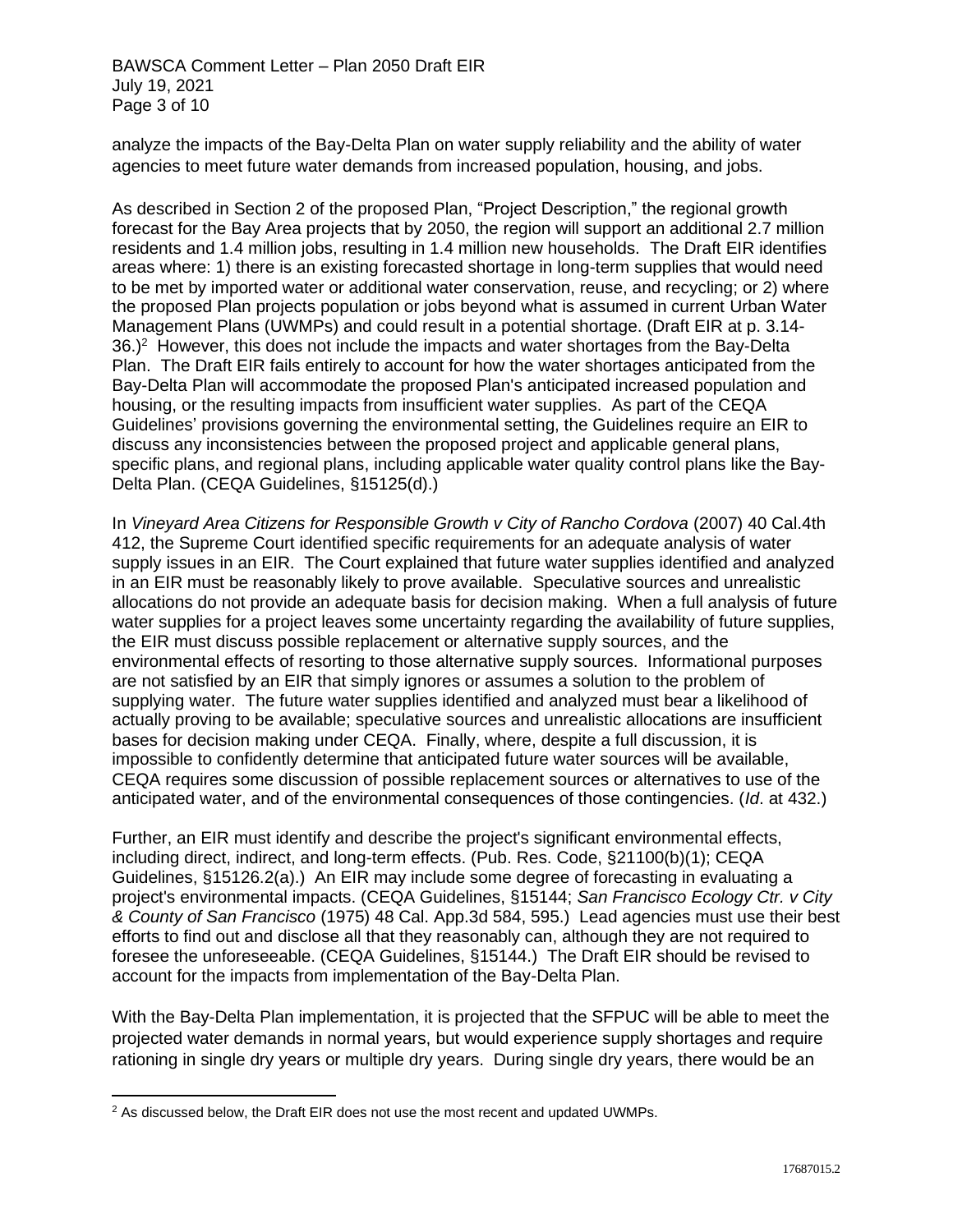BAWSCA Comment Letter – Plan 2050 Draft EIR July 19, 2021 Page 4 of 10

anticipated 30 to 40% shortage of RWS supplies. When allocated among retail and BAWSCA agencies and compared to RWS demand, this would result in a 14% to 25% shortfall for SFPUC retail customers, and a 36% to 46% shortfall to BAWSCA member agencies. In a multiple dry year event, there would be anticipated shortages in RWS supplies for all projected years, ranging from 30% to 49% shortages. When allocated among retail and BAWSCA agencies and compared to RWS demand, this would result in an anticipated shortfall up to 35% for SFPUC retail customers, and up to 54% for BAWSCA member agencies. These impacts are characterized and quantified in Section 8 of the SFPUC's 2020 UWMP.<sup>3</sup>

BAWSCA requests that ABAG and the MTC revisit Section 3.14 and include a complete analysis of the Bay-Delta Plan impacts on water supply reliability.

## **1.3. Impacts From Reasonably Foreseeable Methods Of Complying With The Bay-Delta Plan And Addressing The Resulting Water Supply Shortages Are Not Identified Or Analyzed**

Consideration of the impacts from implementation of the Bay-Delta Plan should include an analysis of reasonably foreseeable methods water agencies will use to comply with the Bay-Delta Plan, address the resulting water shortages, and the associated environmental impacts. As shown in the SFPUC and BAWSCA member agencies' 2020 UWMPs, implementation of the Bay-Delta Plan will result in RWS system-wide cutbacks between 30% and 49% in single and multiple dry years. This results in RWS cutbacks to BAWSCA member agencies between 36% and 54%. As previously stated, BAWSCA member agencies purchase roughly two-thirds of their water from the RWS. Several BAWSCA member agencies rely solely on the RWS for their water supply source.

Cutbacks to this degree will require BAWSCA member agencies to take extraordinary actions to provide water to their existing and future customers to meet basic health and safety needs. An EIR must address the impacts of "reasonably foreseeable" future activities related to the proposed Plan. (*Laurel Heights Improvement Ass'n v Regents of Univ. of Cal.* (1988) 47 Cal.3d 376, 398-399; *see also* CEQA Guidelines, §15126 [EIR's impact analysis must consider all phases of project.]) The Draft EIR must identify and analyze these methods for complying with the Bay-Delta Plan, addressing water shortages, and the resulting environmental impacts from these actions, which include, but are not limited to:

- Increased reliance on groundwater and other surface water supplies;
- Inability to conserve additional water as a result of past conservation efforts and demand hardening;
- Decreased water available for urban landscaping resulting in the death of mature trees, reduced carbon conversion and increased heat in urban areas; and
- Severe rationing and moratoria on new development, resulting in displaced growth and urban sprawl.

<sup>3</sup> SFPUC 2020 UWMP: [https://www.sfpuc.org/sites/default/files/programs/local-water/SFPUC\\_2020\\_UWMP2020](https://www.sfpuc.org/sites/default/files/programs/local-water/SFPUC_2020_UWMP2020_%20FINAL.pdf)  [\\_%20FINAL.pdf](https://www.sfpuc.org/sites/default/files/programs/local-water/SFPUC_2020_UWMP2020_%20FINAL.pdf)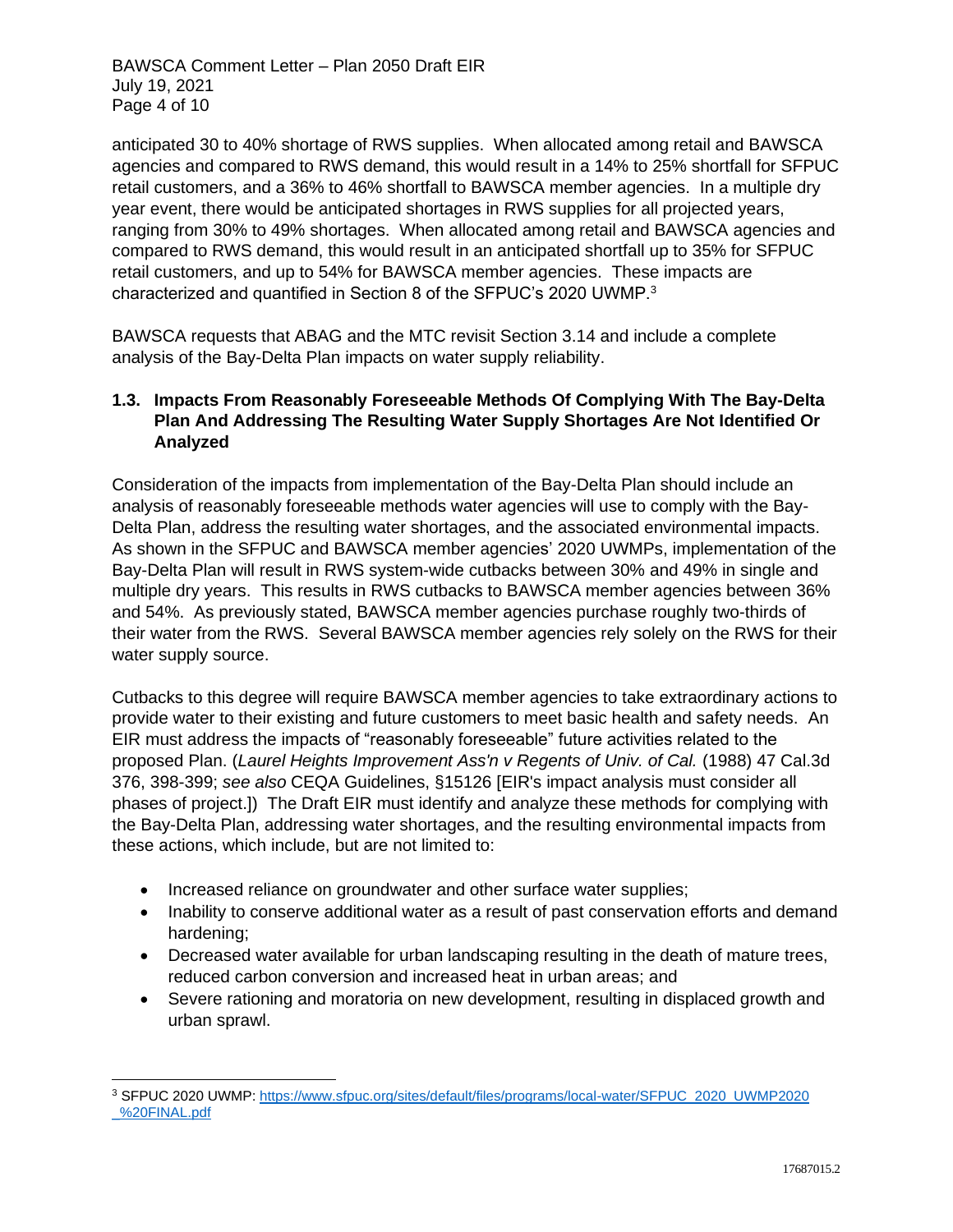Considering that a central tenet of Plan Bay Area 2050 is to encourage growth along transportation lines in an equitable and sustainable manner, it would seem prudent to analyze these reasonably foreseeable impacts resulting from the adopted Bay-Delta Plan. The Draft EIR fails to analyze the environmental impacts that would result from increased reliance on local groundwater and surface water supplies. Adverse effects from increased groundwater pumping may include, but are not limited to, declining water quality, overdraft, subsidence, and sea water intrusion. Agencies that rely solely on the RWS would seek to acquire new water supplies, which would have resulting environmental impacts, increase water rates, and possibly price out low-income residents.

If available water supplies are insufficient to meet demand, BAWSCA member agencies would consider implementing a development moratorium (e.g., "no new hook up") which would cause economic impacts and additional impacts from displaced growth and urban sprawl. An EIR must discuss growth-inducing impacts from a project. (Pub. Res. Code, § 21065.3; CEQA Guidelines, §15126(d).) The imposition of a moratorium on development in the BAWSCA service area would exacerbate the existing housing issues and further push housing growth out of the high-density areas of the Bay Area to the eastern and southern most portions of the Bay Area and to the western San Joaquin Valley. This would directly conflict with the purposes of the proposed Plan. Most of the region's farmlands and natural areas that are threatened by sprawl are in communities at the edges of the region, such as southern Santa Clara County, eastern Contra Costa County, and Solano County. Urban Sprawl has two primary impacts: 1) it increases per capita land consumption, and 2) it disperses development, which increases the distances between common destinations, increasing the costs of providing public infrastructure and services, and the transportation costs required to access services and activities.

The Draft EIR does not identify or analyze these reasonably foreseeable methods of compliance and actions by water agencies, or the potentially significant impacts resulting from these actions. Areas in which anticipated impacts are likely to result include:

- Reduction in the water supplies and the resulting significant impact on the Bay Area's economy, environment and impacts on public health;<sup>4</sup> and
- Inadequate water supplies and resultant moratoria on housing development resulting in displaced growth and urban sprawl that sharply conflict with predicted Bay Area population growth and accompanying need for greater housing and transportation.

The ultimate question under CEQA is not whether an EIR establishes a likely source of water, but whether it adequately addresses the reasonably foreseeable impacts of supplying water to the project. (*Vineyard Area Citizens for Responsible Growth, Inc.,* 40 Cal.4th at p. 434.) Given the failure of the Draft EIR to evaluate the water supply impacts from the Bay-Delta Plan, the

<sup>4</sup> The California Legislature has made clear that public health and safety are of "great importance" in CEQA's statutory scheme. (Pub. Resources Code, §§ 21000(b), (c), (d), (g); 21001(b), (d); *California Bldg. Industry Assn. v. Bay Area Air Quality Management Dist*. (2015) 62 Cal.4th 369, 386.) For example, Public Resources Code section 21083(b)(3) requires a finding of a "significant effect on the environment" whenever "[t]he environmental effects of a project will cause substantial adverse effects on human beings, either directly or indirectly." California policy dictates that all humans have a right to water adequate for human consumption, cooking, and sanitary purposes. (Wat. Code, § 106.3.)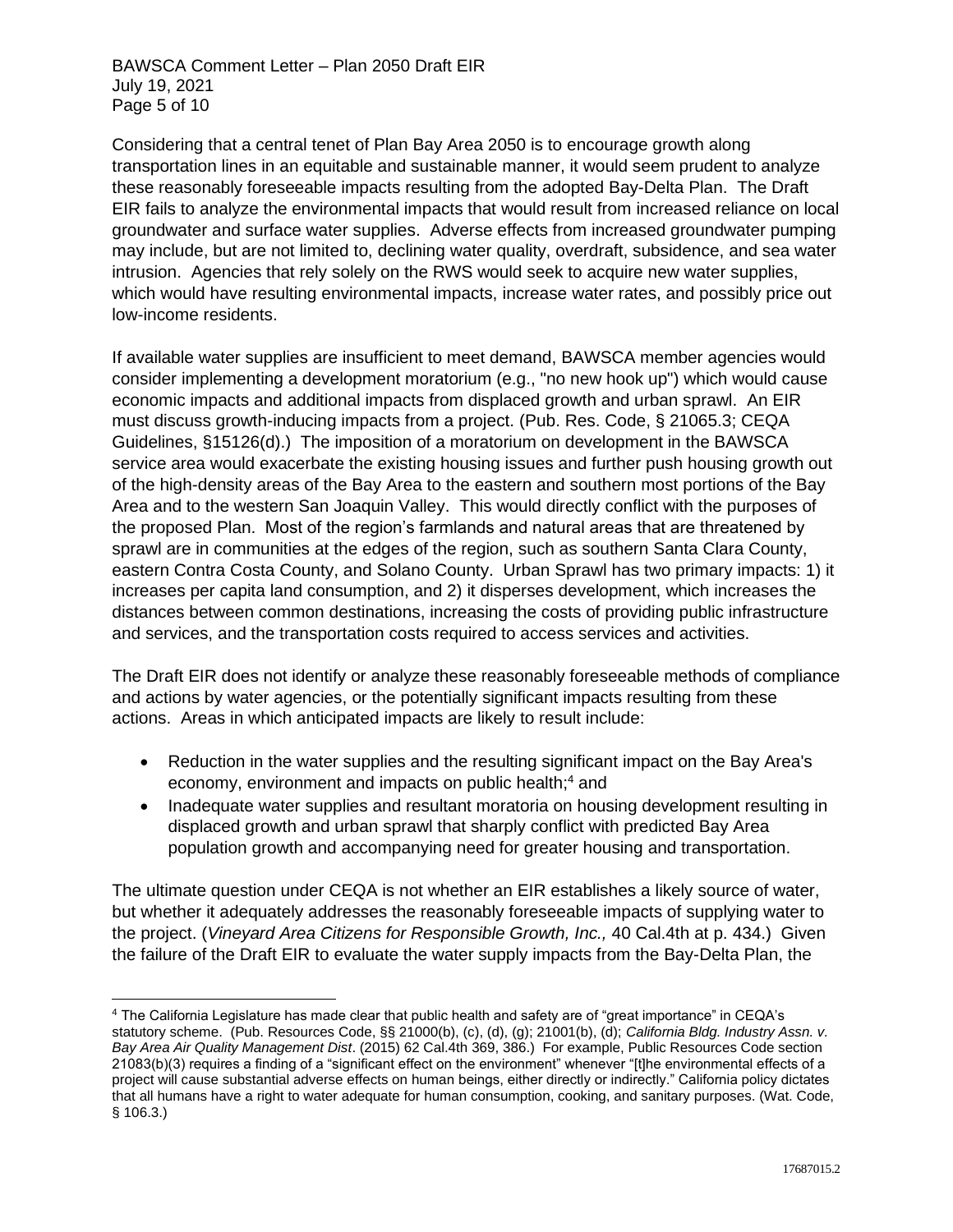BAWSCA Comment Letter – Plan 2050 Draft EIR July 19, 2021 Page 6 of 10

water supply analysis is inadequate and fails entirely to consider the extent of water supply shortages, and how those shortages would be exacerbated by the proposed Plan's anticipated population and housing increases. BAWSCA requests that ABAG and the MTC revisit Sections 3.10: Hydrology and Water Quality and 3.14: Public Utilities and Facilities to properly analyze the impacts from reasonably foreseeable methods water agencies will use to comply with the Bay-Delta Plan.

#### **2. The Draft EIR Is Inadequate Because It Fails To Analyze The Impact Of The Federal Energy Regulatory Commission Licensing And Certification Process For New Don Pedro Reservoir**

As previously stated, the Bay-Delta Plan is not self-implementing. Flow requirements must be allocated through regulatory and/or adjudicatory proceedings, such as a comprehensive water rights adjudication or, in the case of the Tuolumne River, may be implemented through the water quality certification process set forth in section 401 of the Clean Water Act as part of the Federal Energy Regulatory Commission's (FERC) licensing proceedings for the Don Pedro and La Grange hydroelectric projects. The Final Environmental Impact Statement for the Don Pedro project was released by FERC on July 7, 2020 (FERC/EIS–0293F, July 2020).<sup>5</sup> A "water bank" in Don Pedro Reservoir provides additional storage that is integrated into the RWS operations. The re-licensing of the Don Pedro reservoir by FERC may require additional water released from the Don Pedro Reservoir for the preservation of aquatic species in the lower Tuolumne River, potentially affecting the yield of the RWS.

On January 15, 2021, the SWRCB released the Clean Water Act section 401 Water Quality Certification for the Turlock Irrigation District and Modesto Irrigation District Don Pedro Hydroelectric Project and La Grange Hydroelectric Project, FERC Project Nos. 2299 and 14581  $(WQC)$ .<sup>6</sup> The WQC's requirements differ significantly from the recommended flows and conditions that FERC has analyzed in the Staff Alternative of its Final Environmental Impact Statement for the licenses. The WQC includes the 40% unimpaired flow objective from the Bay-Delta Plan, as well as additional conditions that, if incorporated into FERC licenses for the Don Pedro Project, would more severely impact SFPUC's water supplies. Data presented in the City and County of San Francisco's petition for reconsideration of the WQC before the SWRCB dated February 16, 2021, indicates that if the WQC were to be enacted, required rationing during single-year and extended periods of drought would range between 75 and 90 percent under present and future demand levels. To date, FERC has not taken action to incorporate the WQC into the licenses or to finalize the licenses for issuance. However, the draft EIR must consider the impacts on water supply from these foreseeable actions. (*Laurel Heights Improvement Ass'n,* 47 Cal.3d at 398-399.)

# **2.1. Section 3.14.2 Is Incomplete Because It Does Not Include The FERC Licensing And Water Quality Certification For Don Pedro Dam In The Regulatory Setting Section**

<sup>5</sup> <https://elibrary.ferc.gov/eLibrary/idmws/common/OpenNat.asp?fileID=15576184>

<sup>&</sup>lt;sup>6</sup> [https://www.waterboards.ca.gov/docs/dplg\\_fwqc\\_complete\\_20210105.pdf](https://www.waterboards.ca.gov/docs/dplg_fwqc_complete_20210105.pdf)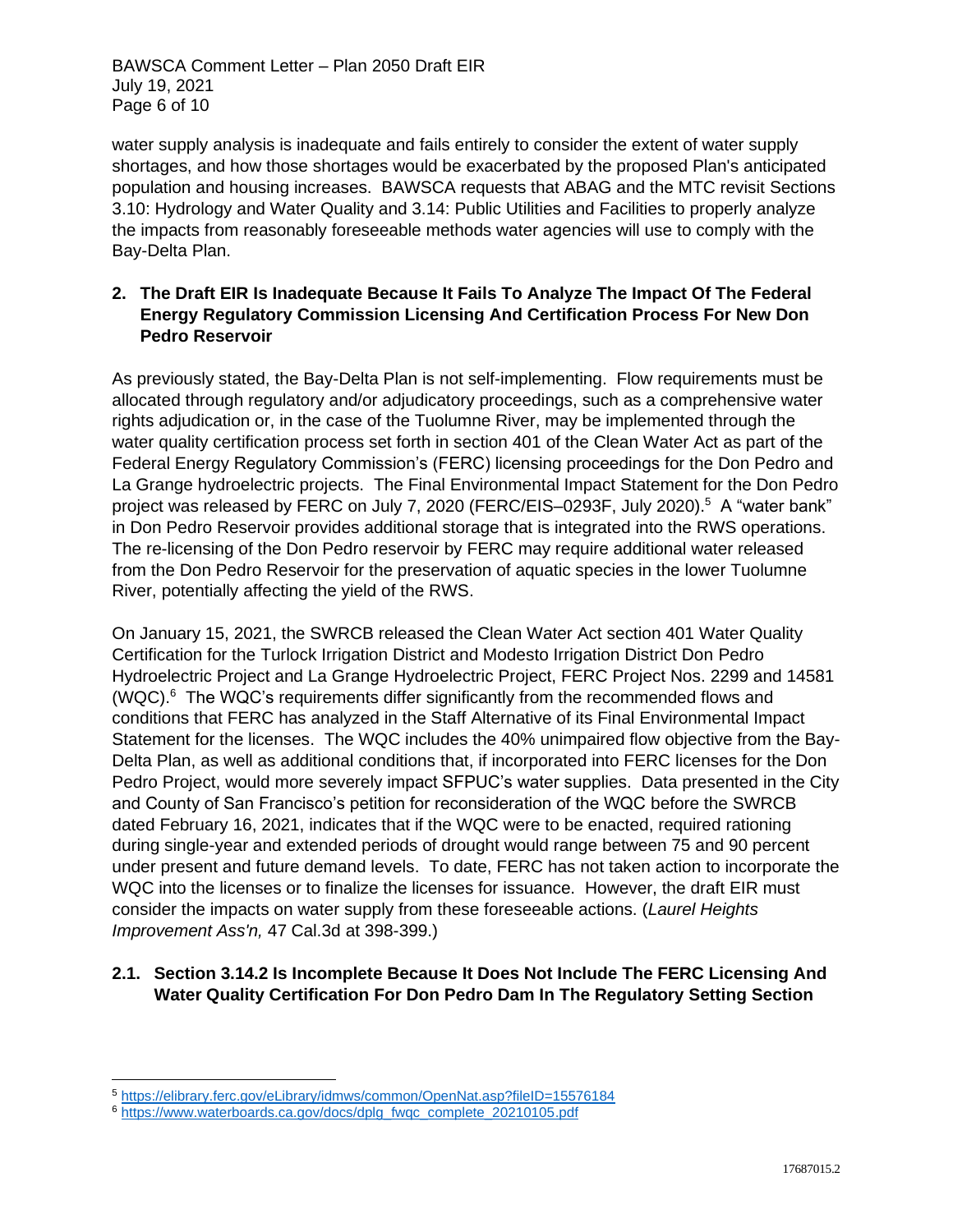BAWSCA Comment Letter – Plan 2050 Draft EIR July 19, 2021 Page 7 of 10

Section 3.14.2 provides the Regulatory Setting for the Public Utilities and Facilities of the Draft EIR. It does not include the FERC licensing and WQC process, which, as stated above, may have significant impacts to water supply reliability for the SFPUC and BAWSCA member agencies. BAWSCA requests that ABAG and the MTC revisit Section 3.14 to include a description of the FERC licensing process in the Regulatory Setting section, including the released WQC.

## **3. Impact PUF-1 Is Inadequately Analyzed And Mitigation Measure PUF-1(A) Is Insufficient**

Impact PUF-1 considers how implementation of Plan Bay Area 2050 may *"require or result in the relocation or construction of new or expanded water, wastewater treatment or storm water drainage, electric power, natural gas, or telecommunications facilities the construction or relocation of which could cause significant environmental effects."* However, because impacts of the Bay-Delta Plan, FERC licensing and the WQC, and the resulting significant water supply gap in single and multiple dry years are not considered, the analysis of Impact PUF-1 is insufficient.

The SFPUC and BAWSCA member agencies have stepped up efforts to identify and secure alternative waters supplies to reduce water supply shortfalls and rationing during droughts. However, these water supply projects are large, expensive, and take several years to design and develop. In early 2020, the SFPUC began implementation of the Alternative Water Supply Planning Program ("AWSP) to investigate and plan for new water supplies to address future long-term water supply reliability challenges and vulnerabilities on the RWS. As stated in the SFPUC's 2020 UWMP, projects identified through the AWSP will take 10 to 30 years to implement.<sup>7</sup> With implementation of the Bay-Delta Plan scheduled for 2022, there simply is not enough time to construct new or expanded water facilities to meet increased demand from population growth in single and multiple dry years.

An EIR must identify and describe any feasible measures that can be implemented to reduce or avoid each potentially significant environmental effect of the project. (CEQA Guidelines, §15126.4(a)(1).) Mitigation Measure PUF-1(a) (and PUF-2 discussed below) is insufficient to address increased water demand from the Project, especially with implementation of the Bay-Delta Plan, and merely defers identifying, analyzing, and mitigating potentially significant effects of new developments until those projects go through CEQA review. Mitigation measures should describe the specific actions that will be taken to reduce or avoid an impact. It is ordinarily inappropriate to defer formulation of a mitigation measure to the future. (CEQA Guidelines, §15126.4(a)(1)(B).)

The likelihood of new water supply projects being implemented in a timely manner and providing enough water to make up the shortfalls due to the Bay-Delta Plan, FERC licensing, and the WQC should be analyzed, and additional mitigation should be proposed, if necessary, to address associated impacts. Further, any water supply project will have environmental impacts that must be considered. If a mitigation measure identified in an EIR would itself cause

<sup>7</sup> See Section 7.4, page 7-6 of the SFPUC's adopted 2020 UWMP (link provided above).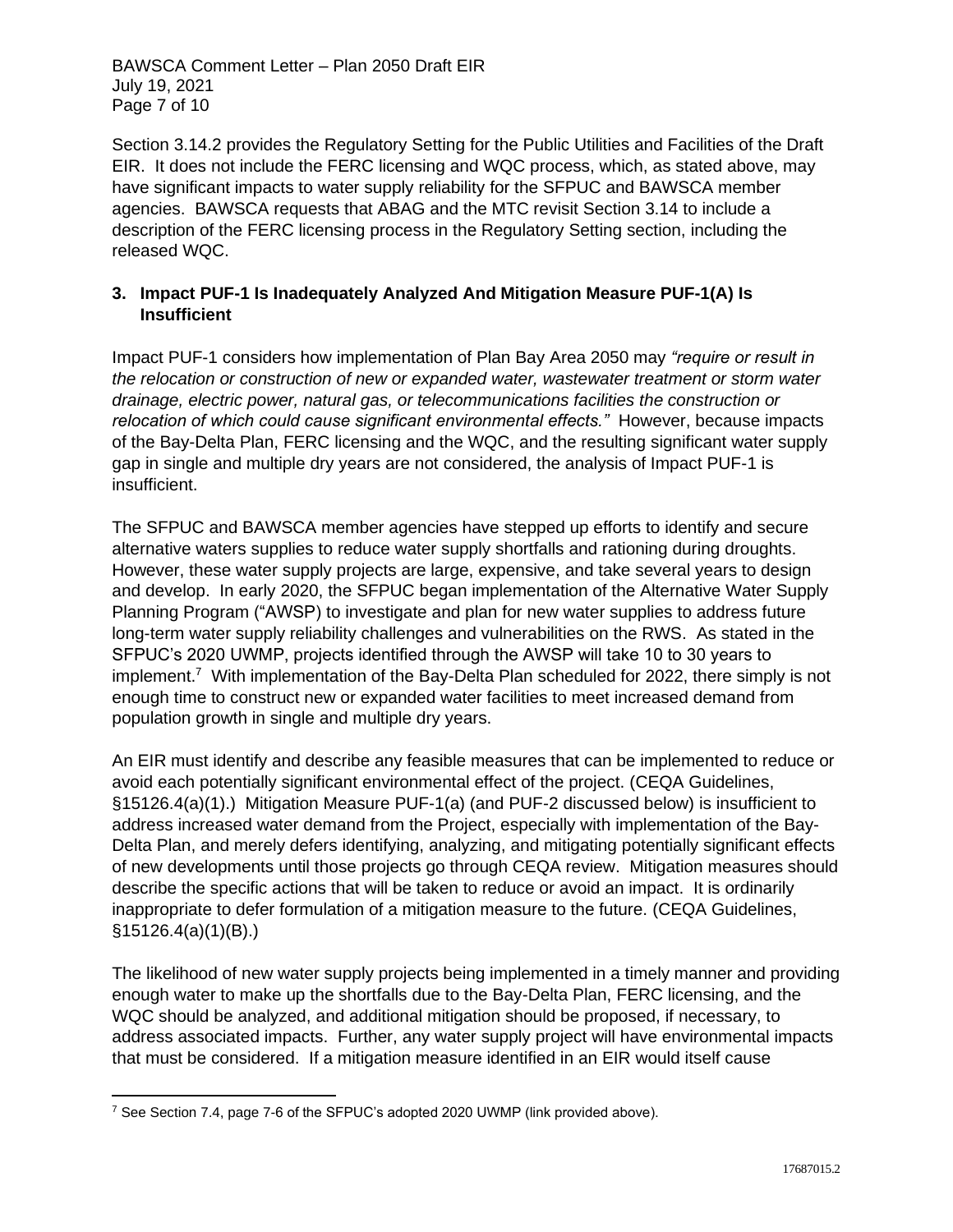BAWSCA Comment Letter – Plan 2050 Draft EIR July 19, 2021 Page 8 of 10

significant environmental impacts distinct from the significant effects caused by the project, those impacts must be discussed in the EIR, but in less detail than the project's significant impacts. (CEQA Guidelines, §15126.4(a)(1)(D).)

## **4. Impact PUF-2 Is Inadequately Analyzed And Mitigation Measure PUF-2(A) Is Insufficient**

Impact PUF-2 considers whether there may be *"insufficient water supplies available to serve the project and reasonably foreseeable future development during normal, dry, and multiple dry years."* Because impacts of the Bay-Delta Plan, FERC licensing, and the WQC were not considered, Impact PUF-2 was not sufficiently analyzed. Specifically, because the significant level of rationing that may be required in single and multiple dry years was not characterized or quantified, the proposed mitigation measures cannot be analyzed to determine whether they are adequate to mitigate potentially significant impacts. Further, BAWSCA and its member agencies have implemented conservation measures and expanded recycled water use as suggested in Mitigation Measure PUF-2(a) for many years, if not decades. BAWSCA member agencies intend to continue these projects, and water saving benefits have been quantified and included in their respective 2020 UWMPs. Those UWMPs demonstrate that Mitigation Measure PUF-2(a) is insufficient for closing the gap on water supply rationing that may result from implementation of the Bay-Delta Plan, FERC licensing, and the WQC.

Section 3.14.3, page 3.14-43 states, *"Future development projects would be required to comply with Water Code Section 10910 and Section 10912, as described above in the Regulatory Setting, under 'Water Supply Assessment and Water Supply Verification.' The enforcement of these regulations by local jurisdictions would ensure that a water supply assessment is prepared to demonstrate that sufficient water would be available to serve development projects before their approval."*

This statement is conclusory. For many BAWSCA member agencies, these water supply assessments may demonstrate that there is insufficient water to serve new development projects (including new housing projects anticipated in the proposed Plan) from implementation of the Bay-Delta Plan, FERC licensing and the WQC. The sufficiency of an available supply of water to meet the anticipated population, job and housing growth in the proposed Plan should be fully analyzed in this Draft EIR, not when municipalities and water agencies are required to conduct a water supply assessment under Water Code Sections 10910 and 10912 for development projects aimed at accommodating that growth.

## **5. The Draft EIR Relies On Out-Of-Date Water Supply Reliability Forecasting 2020 Urban Water Management Plans**

Under the Urban Water Management Planning Act, the SFPUC and the majority of BAWSCA agencies must prepare an UWMP for submittal to the Department of Water Resources (DWR) every five years. The UWMPs provide the long-term resource planning of each agency and ensure that adequate water supplies are available to meet existing and future needs.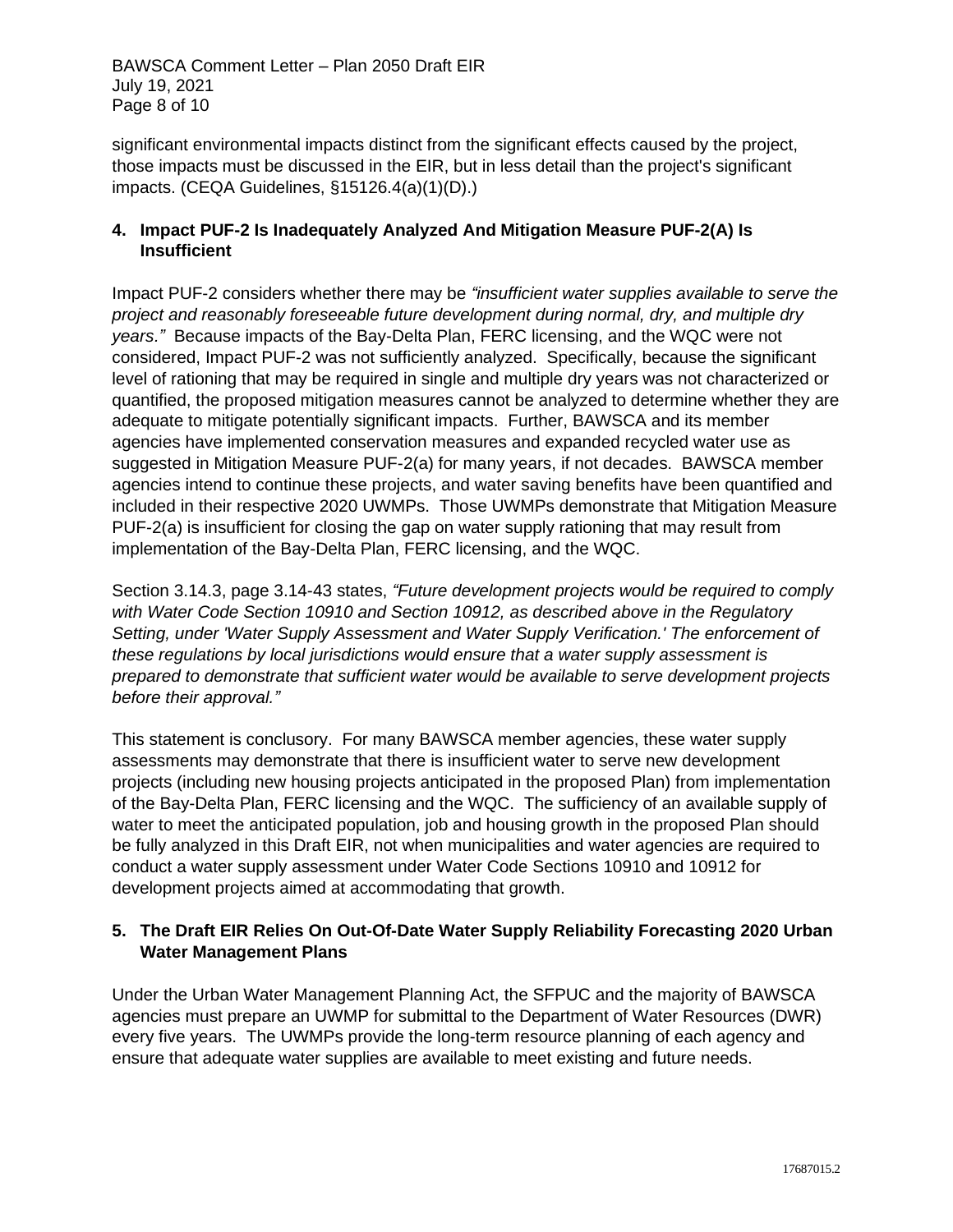BAWSCA Comment Letter – Plan 2050 Draft EIR July 19, 2021 Page 9 of 10

The Draft EIR relies on outdated water supply information provided in urban water suppliers' 2015 UWMPs. Significant changes have occurred since the 2015 UWMPs were adopted, including major legislation on conservation, efficiency, and the Bay-Delta Plan. Therefore, those plans are no longer current and do not accurately represent the water supply and demand forecasts for the SFPUC and BAWSCA member agencies. For example, Chapter 3.14.3, page 3.14-43 of the Draft EIR states, *"As shown in Table 3.14-2, the major water suppliers in the region are projected to be able to supply adequate water for their projected service populations through 2040 during normal years, apart from Solano County Water Agency…"* This is no longer an accurate characterization of projected water supply availability. As shown in Table 8- 3 of the SFPUC's 2020 UWMP, water supply shortages are anticipated in single and multiple dry years through 2045.

All water suppliers in the BAWSCA service area (i.e., the SFPUC, Alameda County Water District ("ACWD"),<sup>8</sup> and the Santa Clara Valley Water District ("Valley Water")<sup>9</sup> have adopted their 2020 UWMPs or have made drafts publicly available. BAWSCA requests that ABAG and the MTC utilize data from the 2020 UWMPs to characterize water supply reliability in Section 3.14 of the Draft EIR.

## **6. Errors And Inaccuracies**

BAWSCA has identified the following errors and inaccurate information and requests that ABAG and the MTC make the following suggested corrections.

- Section 3.14.1, page 3.14-2: Suggest editing the following sentence, "*BAWSCA's goals are to ensure a reliable water supply, high-quality water, and a fair price for its customers*" to read, *"BAWSCA's goals are to ensure a reliable supply of high-quality water at a fair price for its service area."*
- Section 3.14.1, page 3.14-5: San Francisco Public Utilities Commission section, first paragraph, second sentence should be corrected to read, *"water treatment plants"* not, *"water treatment plans."*
- Section 3.14.1, page 3.14-5: San Francisco Public Utilities Commission section, third paragraph, last sentence references gross and nonresidential demand in 2015. 2015 was a drought year and not necessarily representative. Suggest using data from the SFPUC's 2020 UWMP.
- Section 3.14.1, page 3.14-8: Imported Water section, note that the SWP also delivers water to the Central Coast and southern California. BAWSCA suggests listing those regions as well.
- Section 3.14.1, page 3.14.10: Desalination section, second paragraph, last two sentences should be corrected to read, *"treatment plants"* not *"treatment plans*" and *"may result in additional future supplies…"* not, *"may result in addition of future supplies…"*

<sup>8</sup> ACWD 2020 UWMP:<https://www.acwd.org/DocumentCenter/View/3816/Final-2020-2025-UWMP>

<sup>9</sup> Valley Water 2020 UWMP:<https://fta.valleywater.org/dl/kvoCB45HuH/?>